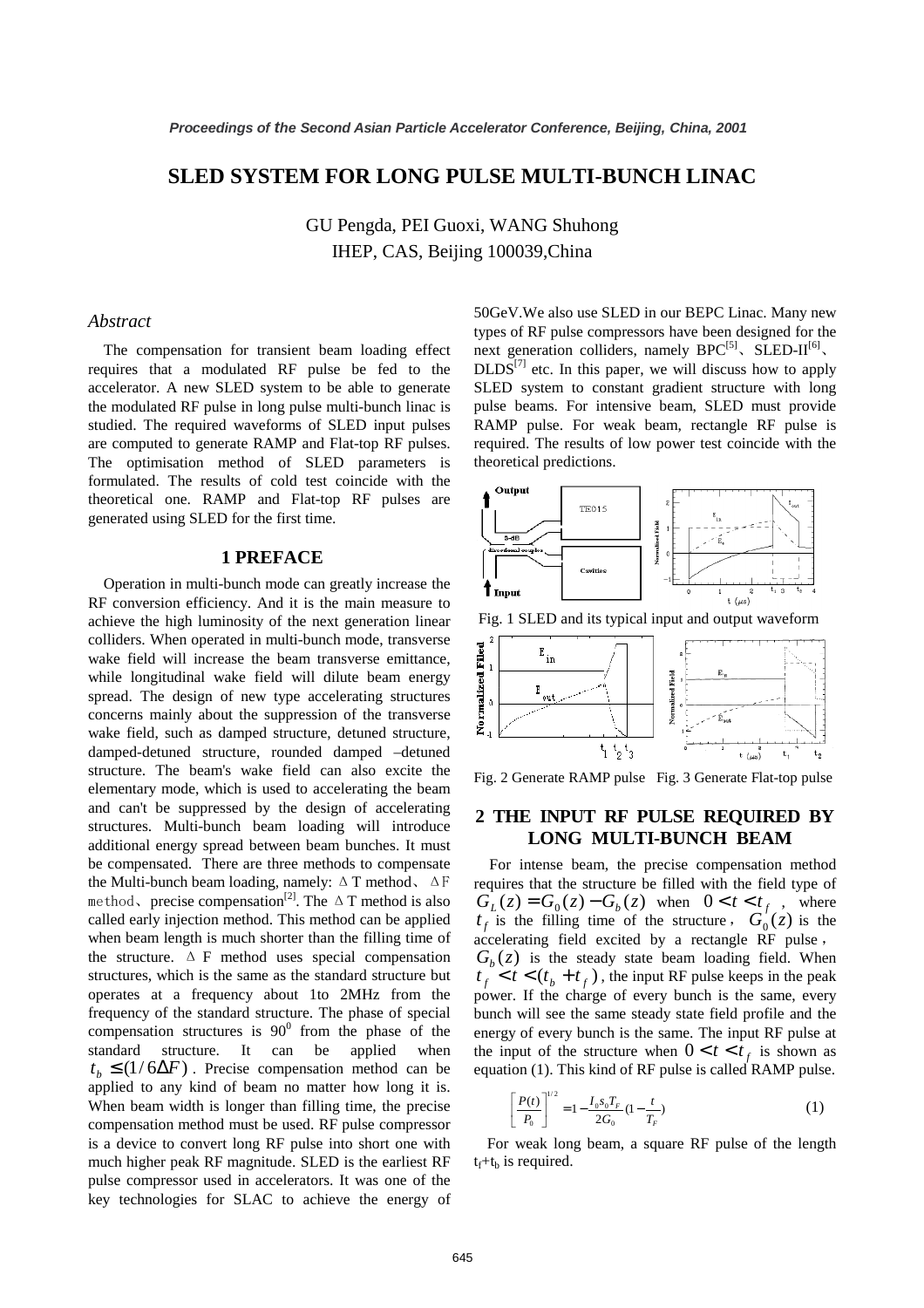# **3 THE INPUT RF PULSE OF SLED TO GENERATE RAMP AND SQUARE RF PULSE AND PARAMETER OPTIMIZATION METHOD**

The structure of SLED is shown in Figure 1. The parameters of the two cavities are the same. The 3 dB hybrid will guide the reflected wave of the two cavities to the output port. There is no any reflection back to the klystron. When  $0 < t < t_1$ , the field in the two cavities builds up. The reflection from the cavities can be viewed as the superposition of the emission of the cavity  $E_{\rho}$  and the reflection  $-E_{in}$  at the cavity entrance. That means at any instant:  $E_{out} = E_e - E_{in}$ . At t<sub>1</sub>, the phase of the input RF pulse changes  $180^\circ$ . The phase of the emitted wave doesn't change and it is the same as the reflected wave. The output power increases magnificantly. The peak power can be increased to theoretical limit of 9. The basic function for the SLED is shown as equation (2).

$$
T_c \frac{dE_e}{dt} + E_e = \alpha E_{in}
$$
 (2)

where  $T_c = 2Q_l / \omega$ ,  $\alpha = 2\beta/(1+\beta)$ ,  $Q_l = Q_0/(1+\beta)$ ,  $\beta$  coupling coefficient of the cavity. It is also a basic function describing the transient behavior of a resonant cavity. This is a first order differential funtion.The typical waveforms of the input and output are shown in Figure 1b. It can be seen that the output power of SLED decays exponentialy. The reason is that the cavities are being charged to the opposite phase while they are quickly emmiting after the phase reverse. To obtain the waveform required by multi-bunch long beam Linac, the input of SLED must be modulated. We will deduce the required input waveform of SLED.

### *3.1 Intense long beam*

As discussed in section 2, the input of the structure should increase linearly first and then remains in the peak power. The input and output waveforms of SLED are shown in Figure 2.

## *3.11 Input waveform during*  $t_1 \leq t < t_2$

The title should use 14pt bold uppercase letters and be centred on the page. The names of the authors and their organisation/affiliation and mailing address should be listed in 12pt upper and lower case letters, grouped by affiliation.

The output waveform during 
$$
t_1 \leq t < t_2
$$
 is

$$
E_{out} = a + b(t - t_1).
$$
 (3)

$$
a = \sqrt{\frac{P(t = t_1)}{P_0}} \qquad b = \frac{c - a}{t_2 - t_1}
$$

The initial power is determined by the beam loading, c is the peak field multiplication. At any instant, we have

$$
E_{out} = E_e - E_{in}
$$
 (4)

From equation (3) and equation (4), we can get

$$
E_e = E_{in} + a + b(t - t_1)
$$

Replace it into equation (2), we can get a differential equation for the input waveform

$$
\frac{dE_{in}}{dt} + \frac{1-\alpha}{T_c}E_{in} = -\frac{b(t-t_1)}{T_c} - \frac{a+bT_c}{T_c}
$$
(5)

The initial condition is that  $E_e(t=t_1) = \alpha(1 - e^{-\frac{t_1}{T_c}})$  $\alpha_{1}$ ) =  $\alpha(1-e^{-\frac{t_{1}}{T_{c}}}$  $E_e(t = t_1) = \alpha(1 - e^{-\frac{t_1}{T_e}})$  at t=t<sub>1</sub>. From equation  $(5)$ , we can get the required input waveform

$$
E_{in}(t_{1} \leq t < t_{2}) = \left[\frac{bT_{c}}{(1-\alpha)^{2}} - \frac{\alpha + bT_{c}}{1-\alpha}\right] + \frac{b(t-t_{1})}{\alpha - 1} + e^{\frac{(\alpha - 1)(t-t_{1})}{T_{c}}} \left[\frac{\alpha + bT_{c}}{1-\alpha} - \frac{bT_{c}}{(1-\alpha)^{2}} + \alpha(1 - e^{\frac{-t_{1}}{T_{c}}}) - \alpha\right]
$$
\n(6)

## *3.12 Input waveform during t* $5 \le t \le t_3$

The output waveform during  $t_2 \le t < t_3$  is

$$
E_{out} = c \tag{7}
$$

From equation (7) and (4), we can get  $E_e = E_{in} + c$ Replace it into equation (2), we can get a differential function for the input waveform

$$
\frac{dE_{in}}{dt} + \frac{1-\alpha}{T_c}E_{in} = -\frac{c}{T_c}
$$
\n(8)

 $E_{in}$  is continuous at t=t<sub>2</sub>, so we can get

$$
E_{in}(t_{2} \leq t < t_{3}) = \frac{c}{\alpha - 1} + e^{\frac{(\alpha - 1)(t - t_{2})}{T_{c}}} \{ [\frac{bT_{c}}{(1 - \alpha)^{2}} - \frac{a + bT_{c}}{1 - \alpha}] + \frac{b(t_{2} - t_{1})}{\alpha - 1} + \frac{(\alpha - 1)(t_{2} - t_{1})}{T_{c}} \} - \frac{bT_{c}}{1 - \alpha} - \frac{bT_{c}}{(1 - \alpha)^{2}} + \alpha(1 - e^{\frac{t_{1}}{T_{c}}}) - a) \} - \frac{c}{\alpha - 1} \}
$$
\n(9)

# *3.13 Parameter optimization of SLED with RAMP output waveform*

The output waveform will be kept at the peak during  $t_2$  $\leq t < t_3$ . To compensate the decrease of the field emitted from cavities, the input field should be increased. When  $E_{\text{in}}$  reaches  $-1$  at the time t=t<sub>3</sub>, the power multiplication factor will be the maximum.

The relation between a and c is 
$$
a = c(1 - \frac{I_0 s_0 T_F}{2G_0})
$$
.

Use equation (9), let  $E_{in}$   $(t = t_3) = -1$ , we can get

$$
c = \frac{f_2}{f_1} \tag{10}
$$